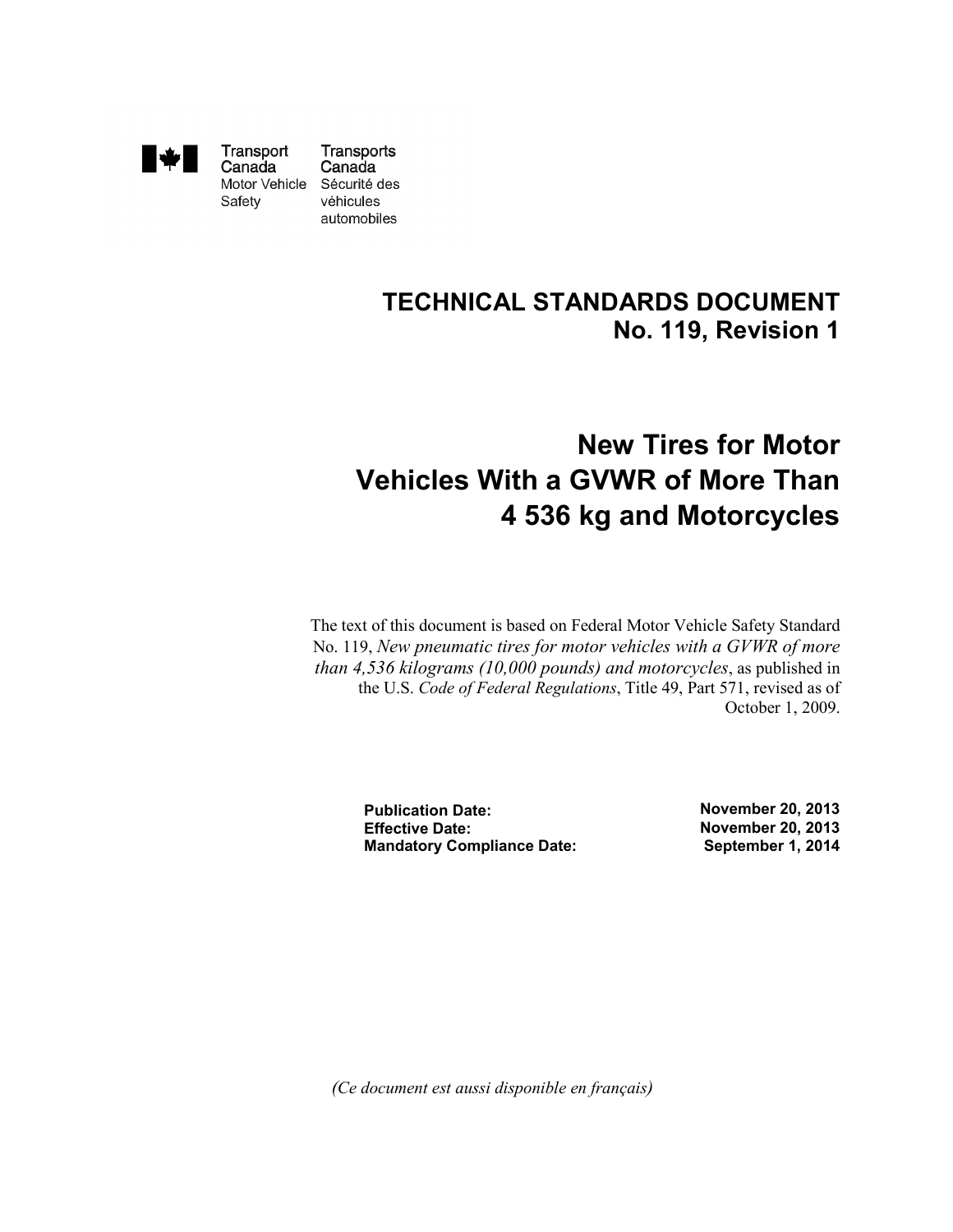### <span id="page-1-0"></span>**Introduction**

As defined by section 12 of the *Motor Vehicle Safety Act*, a Technical Standards Document (TSD) is a document that is published by the Minister, as provided for in the regulations, that adapts, or that reproduces in whole or in part in the official languages of Canada, an enactment of a foreign government or material produced by an international organization. The adaptations may include amendments to the content of the originating enactment or material. Furthermore, the *Motor Vehicle Safety Regulations (MVSR)* may contain provisions setting out that the provisions of the Regulations prevail over the provisions of the TSD in the case of inconsistency. Consequently, it is advisable to read a TSD in conjunction with the Act and its counterpart Regulation. As a guide, where the MVSR contains a provision that specifies additional requirements or removes requirements from the TSD, footnotes will refer the reader to that provision of the MVSR.

TSDs are amended from time to time to include amendments made to the originating enactment or material, with adaptations as required. When the TSD is amended, a Notice of Revision is published in the *Canada Gazette* Part I. All TSDs are assigned a revision number, with "Revision 0" designating the initial version.

## **Identification of Changes**

Adaptations may be made that include amendments to the content of the originating enactment or material. Such adaptations are marked as follows:

- Underlined text indicates text that is not part of the originating enactment or material and which therefore represents additional text in comparison to the originating text.
- Struck out text is text reproduced from the originating enactment or material that has been deleted from the TSD and thus it is not to be read as part of the TSD nor as part of the material incorporated by reference into the MVSR.
- " CONTENT NOT REPRODUCED" informs the reader that the text of the corresponding provision of the originating enactment or material has not been reproduced in the TSD.

### **Publication, Effective and Mandatory Compliance Dates**

The publication date is the date the TSD appears on the Transport Canada website.

The effective date of an initial TSD (revision 0) is the date of coming into force of the provision of the MVSR that incorporates it by reference (the incorporating provision).

Similarly, the effective date of a revised TSD (e.g. revision 1) that is accompanied by an amendment to the incorporating provision of the MVSR is the date of coming into force of the amended incorporating provision.

The effective date of a revised TSD (e.g. revision 2) that is not accompanied by an amendment to the incorporating provision of the MVSR is the date of publication of the TSD.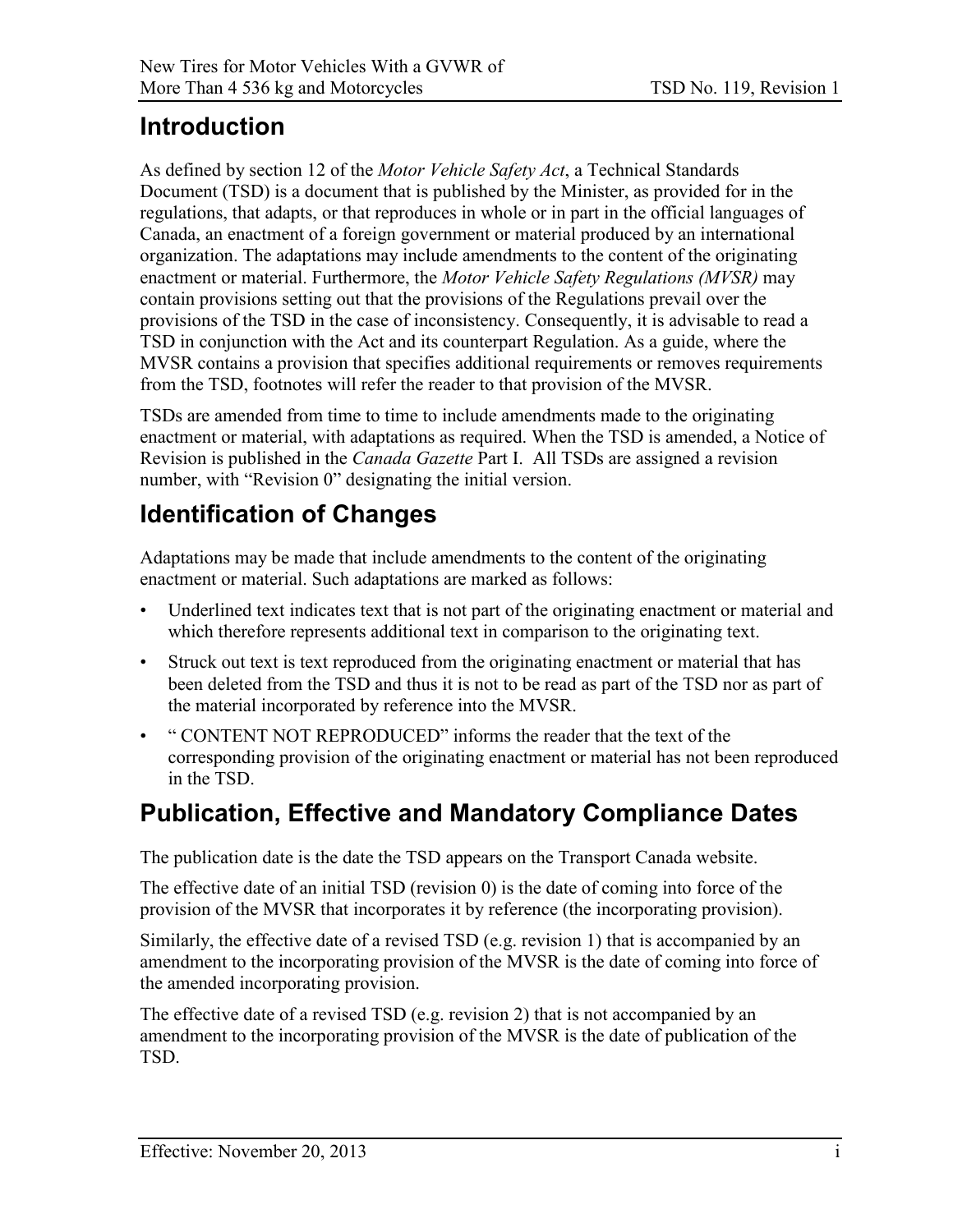The mandatory compliance date is the date upon which compliance with the requirements of the TSD is required by law. If the effective date and mandatory compliance date are different, a manufacturer may follow the requirements that were applicable before the effective date, or those of the TSD, until the mandatory compliance date.

### **Official Version of Technical Standards Documents**

The PDF version is a replica of the TSD as published by the Department and is to be used for the purposes of legal interpretation and application.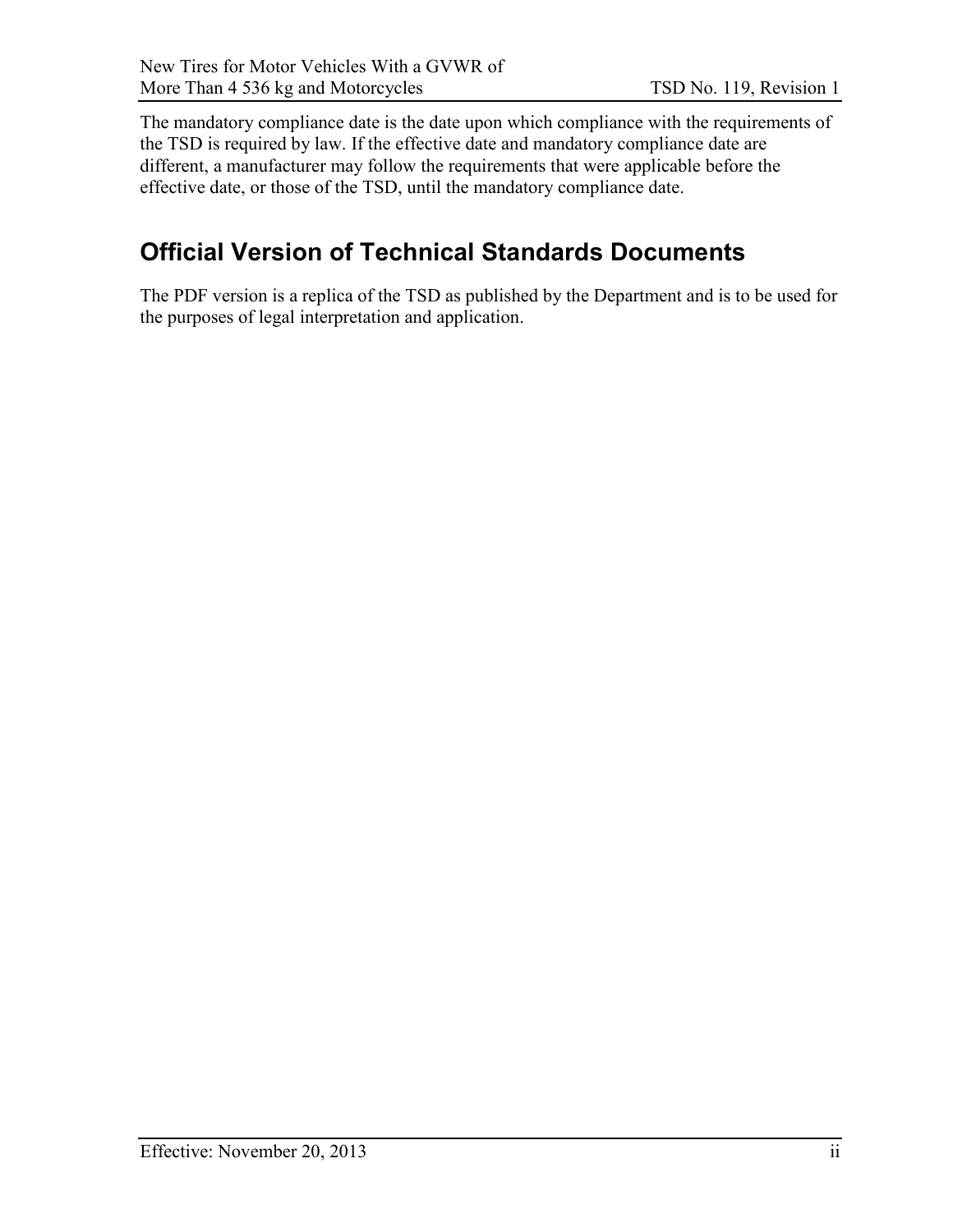### **Table of Contents**

### **List of Tables**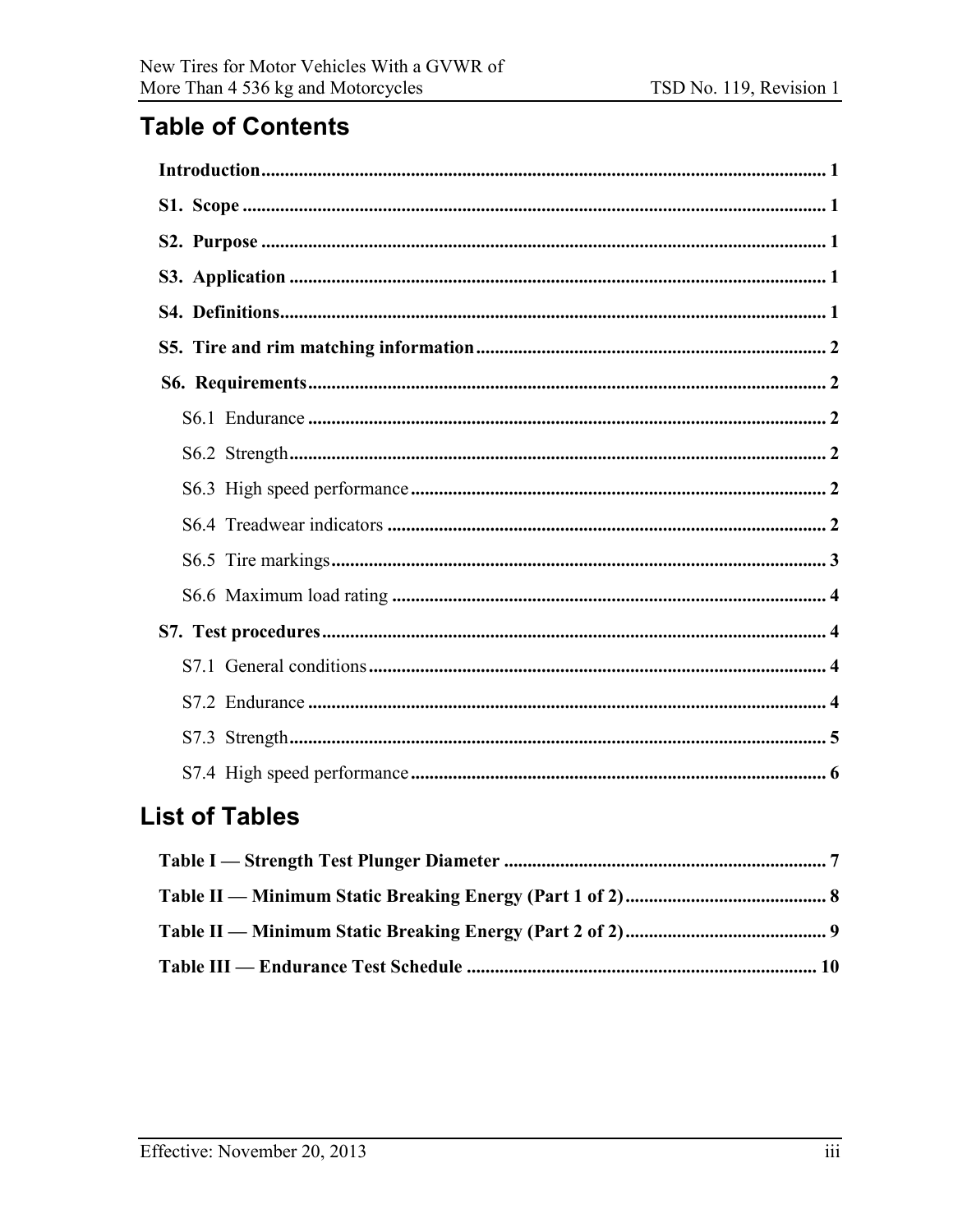### <span id="page-4-0"></span>**S1. Scope**

This Technical Standards Document (TSD) standard establishes performance and marking requirements for tires for use on motor vehicles with a GVWR of more than 4 536 kg (10 000 pounds) and motorcycles.

## <span id="page-4-1"></span>**S2. Purpose**

The purpose of this TSD standard is to provide safe operational performance levels for tires used on motor vehicles with a GVWR of more than  $4\,536\,\mathrm{kg}$  (10 000 pounds), trailers, and motorcycles, and to place sufficient information on the tires to permit their proper selection and use.

# <span id="page-4-2"></span>**S3. Application**

[CONTENT DELETED] For applicability, see subsection 4(1) of the *[Motor Vehicle Tire](http://laws.justice.gc.ca/eng/regulations/SOR-2013-198/)  [Safety Regulations](http://laws.justice.gc.ca/eng/regulations/SOR-2013-198/)*.

### <span id="page-4-3"></span>**S4. Definitions**

All terms defined in the *[Motor Vehicle Tire Safety Regulations](http://laws.justice.gc.ca/eng/regulations/SOR-2013-198/)* (MVTSR) and in TSD 109 and TSD 139 Act and the rules and standards issued under its authority are used as defined therein**<sup>1</sup>** .

2 **Light-truck tire Light truck tire** means a tire designated by its manufacturer as primarily intended for use on lightweight trucks or multipurpose passenger vehicles. *(Pneu pour camion léger)*

**Model rim assembly** means a test device that :

- (a) includes a rim which conforms to the published dimensions of a commercially available rim,
- (b) includes an air valve assembly when used for testing tubeless tires or an innertube and flap (as required) when used for testing tube type tires, and
- (c) undergoes no permanent rim deformation and allows no loss of air through the portion that it comprises of the tire-rim pressure chamber when a tire is properly mounted on the assembly and subjected to the requirements of this **TSD** standard.

*(Ensemble de jante modèle)*

**<sup>1</sup>** Please see subsection 1(3) of the *[Motor Vehicle Tire Safety Regulations](http://laws.justice.gc.ca/eng/regulations/SOR-2013-198/)* (MVTSR) for the applicable requirements.

**<sup>2</sup>** Please see subsection 2(1) of the *[Motor Vehicle Safety Regulations](http://laws-lois.justice.gc.ca/eng/regulations/C.R.C.,_c._1038/)* for the applicable definition.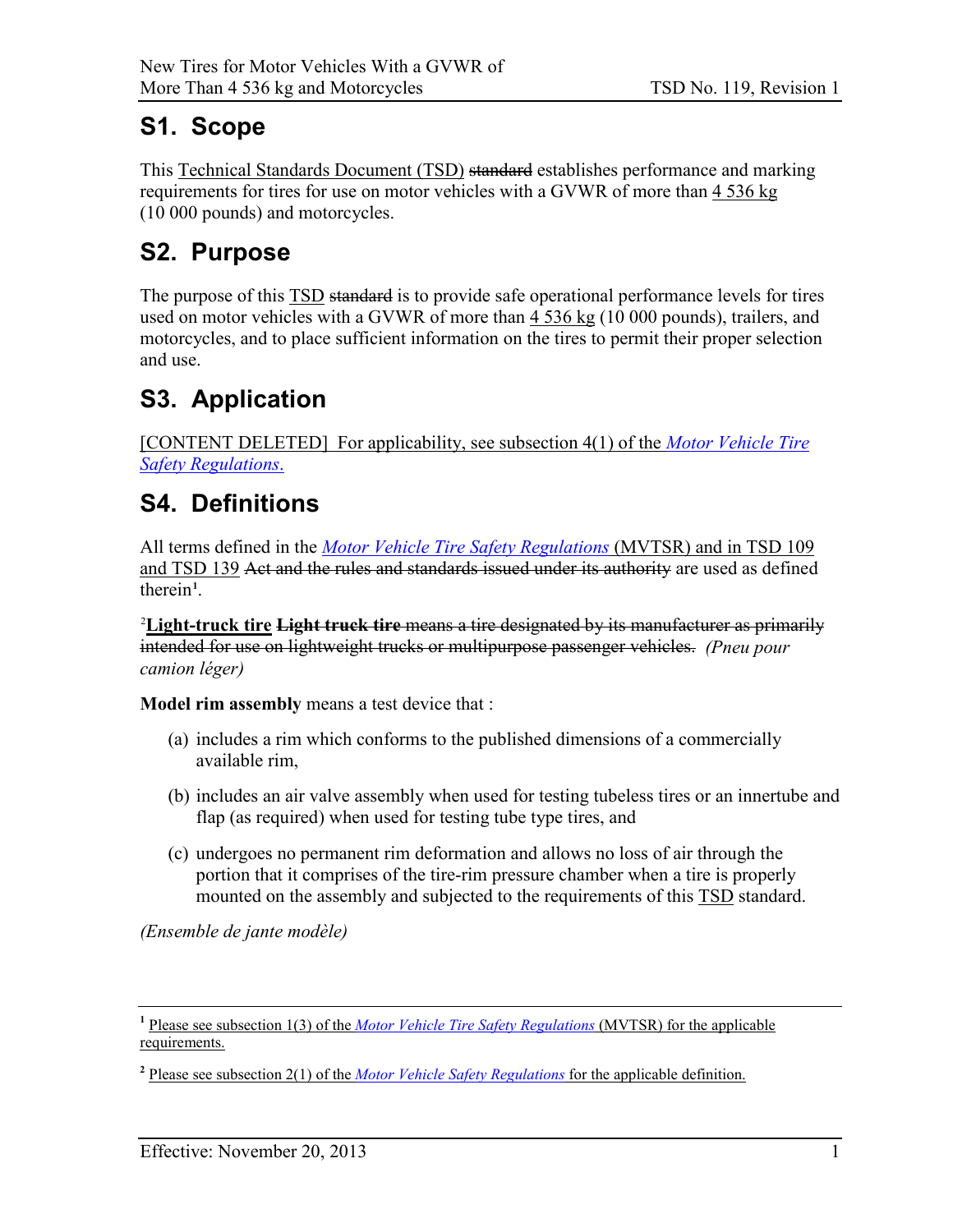**Retreaded tire** means a tire, on which only the tread has been removed and replaced and whose original markings remain. This definition excludes tires not designed by the manufacturer of the original tire to have the tread removed and replaced.*(Pneu Rechapé)*

### <span id="page-5-0"></span>**S5. Tire and rim matching information**

[CONTENT DELETED] Please see section 8 of the MVTSR for the applicable requirements.

### <span id="page-5-1"></span>**S6. Requirements**

Each tire, except a retreaded tire, shall be capable of meeting any of the applicable requirements set forth below, when mounted on a model rim assembly corresponding to any rim designated by the tire manufacturer for use with the tire in accordance with section 8 of the MVTSR S5. However, a particular tire need not meet further requirements after having been subjected to and met the endurance test (S6.1), strength test (S6.2), or high speed performance test (S6.3).

#### <span id="page-5-2"></span>**S6.1 Endurance**

**S6.1.1** Prior to testing in accordance with the procedures of S7.2, a tire, except a retreaded tire, shall exhibit no visual evidence of tread, sidewall, ply, cord, innerliner, or bead separation, chunking, broken cords, cracking, or open splices.

**S6.1.2** When tested in accordance with the procedures of S7.2:

- (a) There shall be no visual evidence of tread, sidewall, ply, cord, innerliner, or bead separation, chunking, broken cords, cracking, or open splices.
- (b) The tire pressure at the end of the test shall be not less than the initial pressure specified in S7.2(a).

### <span id="page-5-3"></span>**S6.2 Strength**

When tested in accordance with the procedures of S7.3, except a retreaded tire, a tire's average breaking energy value shall be not less than the value specified in Table II for that tire's size and load range.

#### <span id="page-5-4"></span>**S6.3 High speed performance**

When tested in accordance with the procedures of  $S7.4 S7.3$ , a tire, except a retreaded tire, shall meet the requirements set forth in S6.1.1 and S6.1.2(a) and (b). However, this requirement applies only to motorcycle tires and to non-speed-restricted tires of nominal rim diameter code 14.5 or less marked load range A, B, C, or D.

#### <span id="page-5-5"></span>**S6.4 Treadwear indicators**

Except as specified in this paragraph, each tire, except a retreaded tire, shall have at least six treadwear indicators spaced approximately equally around the circumference of the tire that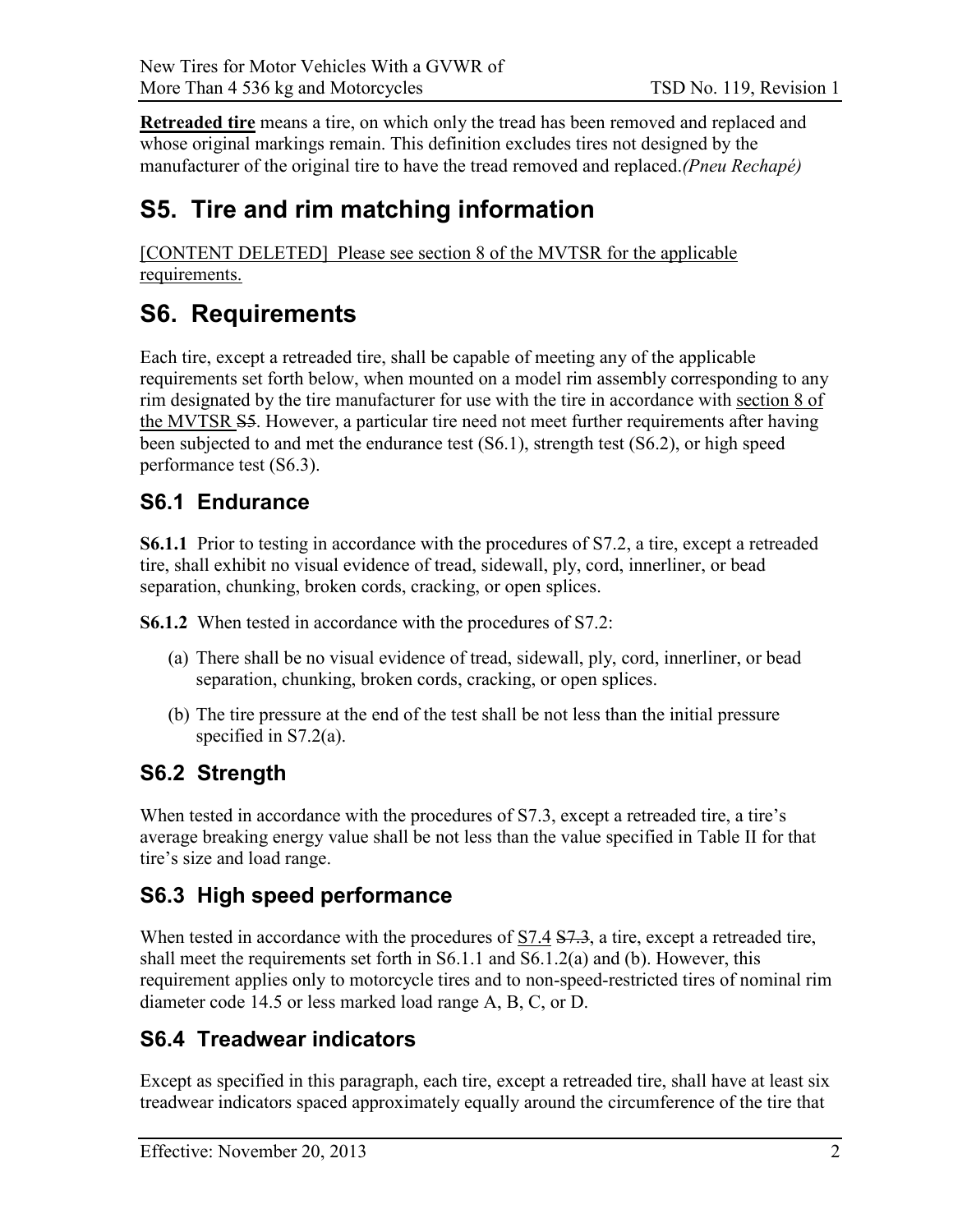enable a person inspecting the tire to determine visually whether the tire has worn to a tread depth of 1.6 mm (one-sixteenth of an inch). Tires with a rim diameter code of 12 or smaller shall have at least three such treadwear indicators. Motorcycle tires shall have at least three such indicators which permit visual determination that the tire has worn to a tread depth of 0.8 mm (one-thirty-second of an inch).

#### **S6.5 Tire markings**

 markings shall be placed between the maximum section width (exclusive of sidewall the bead to the shoulder of the tire. If the maximum section width falls within that area, the trailer tires. Except as specified in this paragraph, each tire, except a retreaded tire, shall be marked on each sidewall with the information specified in paragraphs (a) through (j) of this section. The decorations or curb ribs) and the bead on at least one sidewall, unless the maximum section width of the tire is located in an area which is not more than one-fourth of the distance from markings shall appear between the bead and a point one-half the distance from the bead to the shoulder of the tire, on at least one sidewall. The markings shall be in letters and numerals not less than 2 mm (0.078 inch) high and raised above or sunk below the tire surface not less that 0.4 mm (0.015 inch), except that the marking depth shall be not less than 0.25 mm (0.010 inch) in the case of motorcycle tires. The tire identification and the national safety mark <del>DOT symbol</del>-labeling shall comply with sections 6 and 7 of the MVTSR part 574 of this chapter. Markings may appear on only one sidewall and the entire sidewall area may be used in the case of motorcycle tires and recreational, boat, baggage, and special

- (a) The symbol DOT, which shall constitute a certification that the tire conforms to applicable Federal motor vehicle safety standards. This symbol may be marked on only one sidewall. **<sup>3</sup>**
- (b) The tire identification number required by section 6 of the MVTSR part 574 of this ehapter. This number may be marked on only one sidewall.
- (c) The tire size designation as listed in the documents and publications designated in section 8 of the MVTSR S5.1.
- (d) The maximum load rating and corresponding inflation pressure of the tire, shown as follows:

*(Mark on tires rated for single and dual load):* 

Max load single  $\qquad$  kg ( $\qquad$  lb) at  $\qquad$  kPa ( $\qquad$  psi) cold. Max load dual  $_kg$  ( $\blacksquare$  lb) at  $\blacksquare$  kPa ( $\blacksquare$  psi) cold.

*(Mark on tires rated only for single load):* 

Max load  $kg$  (  $lb$ ) at  $kPa$  (  $psi$  psi) cold.

<sup>&</sup>lt;sup>3</sup> Please see section 7 of the [MVTSR](http://laws.justice.gc.ca/eng/regulations/SOR-2013-198/) for the applicable requirements.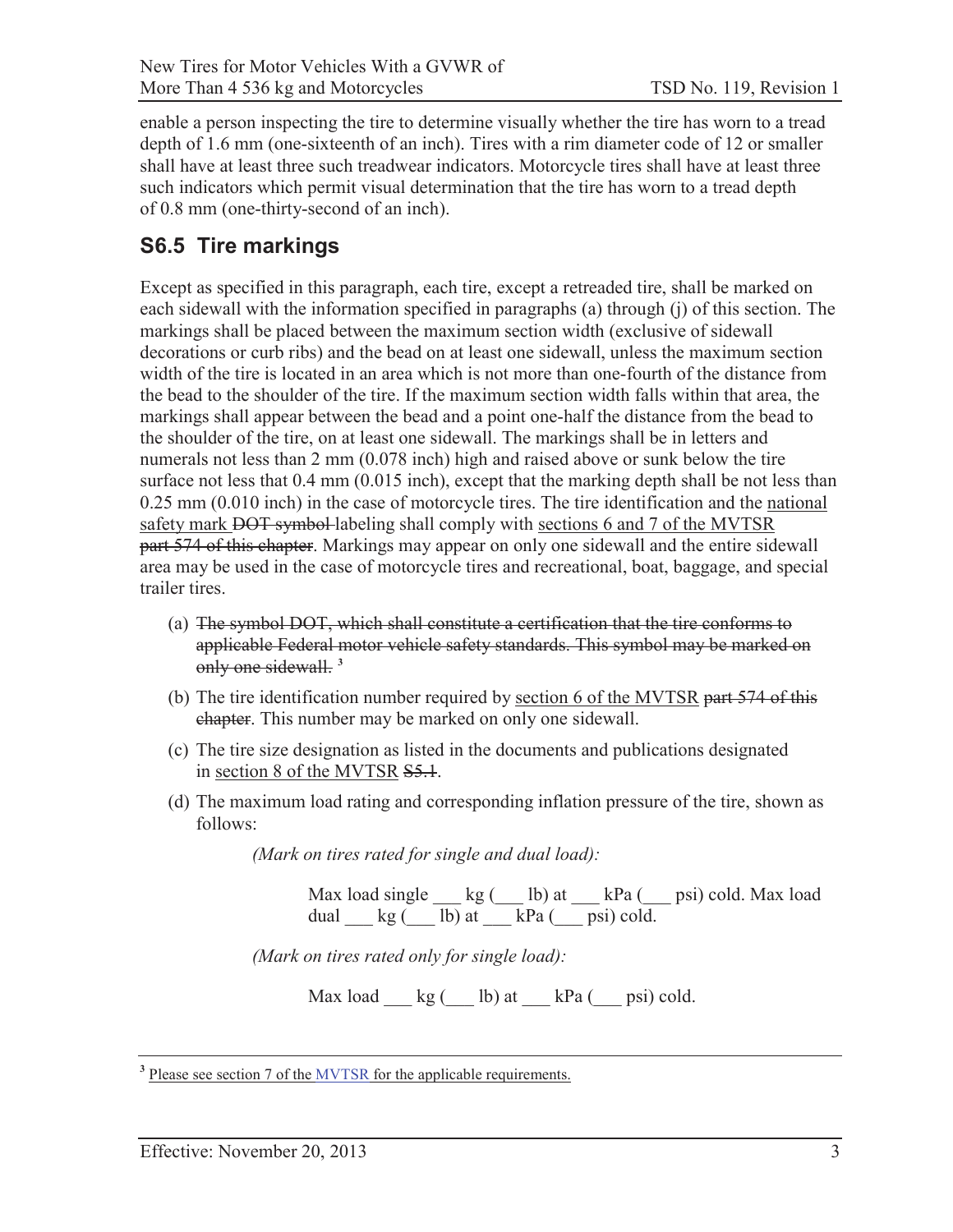(e) The speed restriction of the tire, if 90 km/h (55 mph) or less, shown as follows:

Max speed  $km/h$  ( mph).

- (f) The actual number of plies and the composition of the ply cord material in the sidewall and, if different, in the tread area;
- (g) The words "tubeless" or "tube type" as applicable.
- (h) The word "regroovable" if the tire is designed for regrooving.
- (i) The word "radial" if a radial ply tire.
- (j) The letter designating the tire load range.

#### <span id="page-7-0"></span>**S6.6 Maximum load rating**

If the maximum load rating for a particular tire size is shown in one or more of the publications described in subsection 8(2) of the MVTSR <del>S5.1(b)</del>, each tire, except a retreaded tire, of that size designation shall have a maximum load rating that is not less than the published maximum load rating, or if there are differing published ratings for the same tire size designation, not less than the lowest published maximum load rating for the size designation.

### <span id="page-7-1"></span>**S7. Test procedures**

#### <span id="page-7-2"></span>**S7.1 General conditions**

**S7.1.1** The tests are performed using an appropriate new tube, tube valve, and flap assembly (as required) that allows no loss of air for testing of tube-type tires under S7.2, S7.3, and S7.4, and tubeless tires under S7.3.

**S7.1.2** The tire must be capable of meeting the requirements of S7.2 and S7.4 when conditioned to a temperature of 35°C (95°F) for 3 hours before the test is conducted, and with an ambient temperature maintained at 35°C (95°F) during all phases of testing. The tire must be capable of meeting the requirements of S7.3 when conditioned at a temperature of  $21^{\circ}$ C (70 $^{\circ}$ F) for 3 hours before the test is conducted.

#### <span id="page-7-3"></span>**S7.2 Endurance**

- (a) Mount the tire on a model rim assembly and inflate it to the inflation pressure corresponding to the maximum load rating marked on the tire. Use a single maximum load value when the tire is marked with both single and dual maximum load.
- (b) After conditioning the tire-rim assembly in accordance with S7.1.2, adjust the tire pressure to that specified in (a) immediately before mounting the tire-rim assembly.
- (c) Mount the tire-rim assembly on an axle and press it against a flat-faced steel test wheel that is 1 708 mm (67.23 inches) in diameter and at least as wide as the tread of the tire.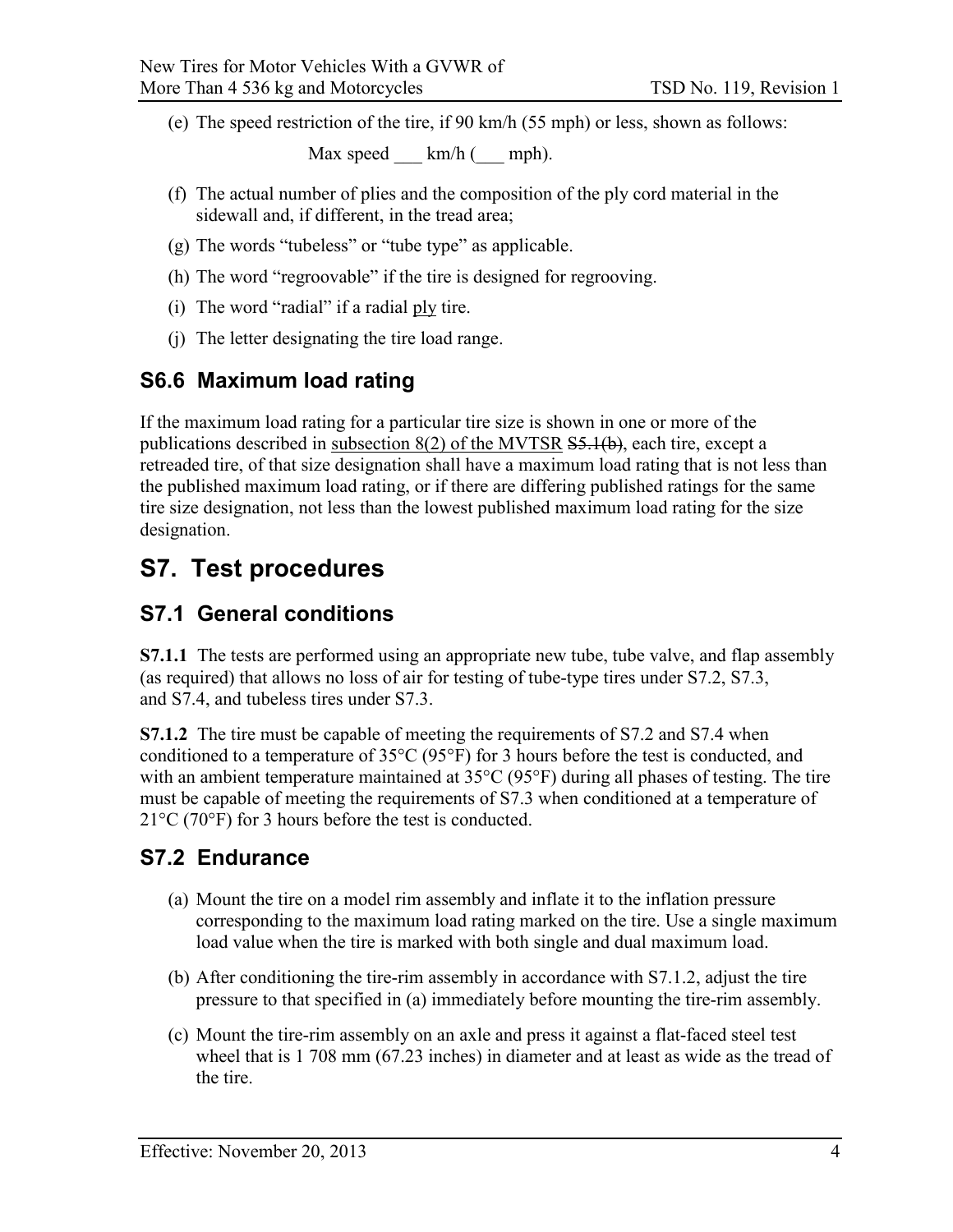- (d) Apply the test load and rotate the test wheel as indicated in Table III for the type of tire tested conducting each successive phase of the test without interruption.
- (e) Immediately after running the tire the required time, measure the tire inflation pressure. Remove the tire from the model rim assembly and inspect the tire.

#### <span id="page-8-0"></span>**S7.3 Strength**

- (a) Mount the tire on a model rim assembly and inflate it to the pressure corresponding to the maximum load, or maximum dual load where there is both a single and dual load marked on the tire. If the tire is tubeless, a tube may be inserted to prevent loss of air during the test in the event of puncture.
- (b) After conditioning the tire-rim assembly in accordance with S7.1.2, adjust the tire pressure to that specified in (a).
- (c) Force a cylindrical steel plunger, with a hemispherical end and of the diameter specified in Table I for the tire type and size, perpendicularly into a raised tread element as near as possible to the centerline of the tread, at a rate of 50 mm (2 inches) per minute, until the tire breaks or the plunger is stopped by the rim.
- (d) Record the force and the distance of penetration just before the tire breaks, or if it fails to break, just before the plunger is stopped by the rim.
- (e) Repeat the plunger application at  $72^{\circ}$  intervals around the circumference of the tire, until five measurements are made. However, in the case of tires of 12 inch rim diameter code or smaller, repeat the plunger application at 120° intervals around the circumference of the tire, until three measurements are made.
- (f) Compute the breaking energy for each test point by one of the two following formulas:

$$
W = \frac{F \times P}{2} \times 10^{-3}
$$

Where:

W = Breaking energy in joules  $(J)$  (kJ),

 $F =$  Force in newtons (N), and

 $P =$  Penetration in millimeters (mm), or;

$$
W = \frac{F \times P}{2}
$$

Where:

 $W =$  Breaking energy in inch-pounds,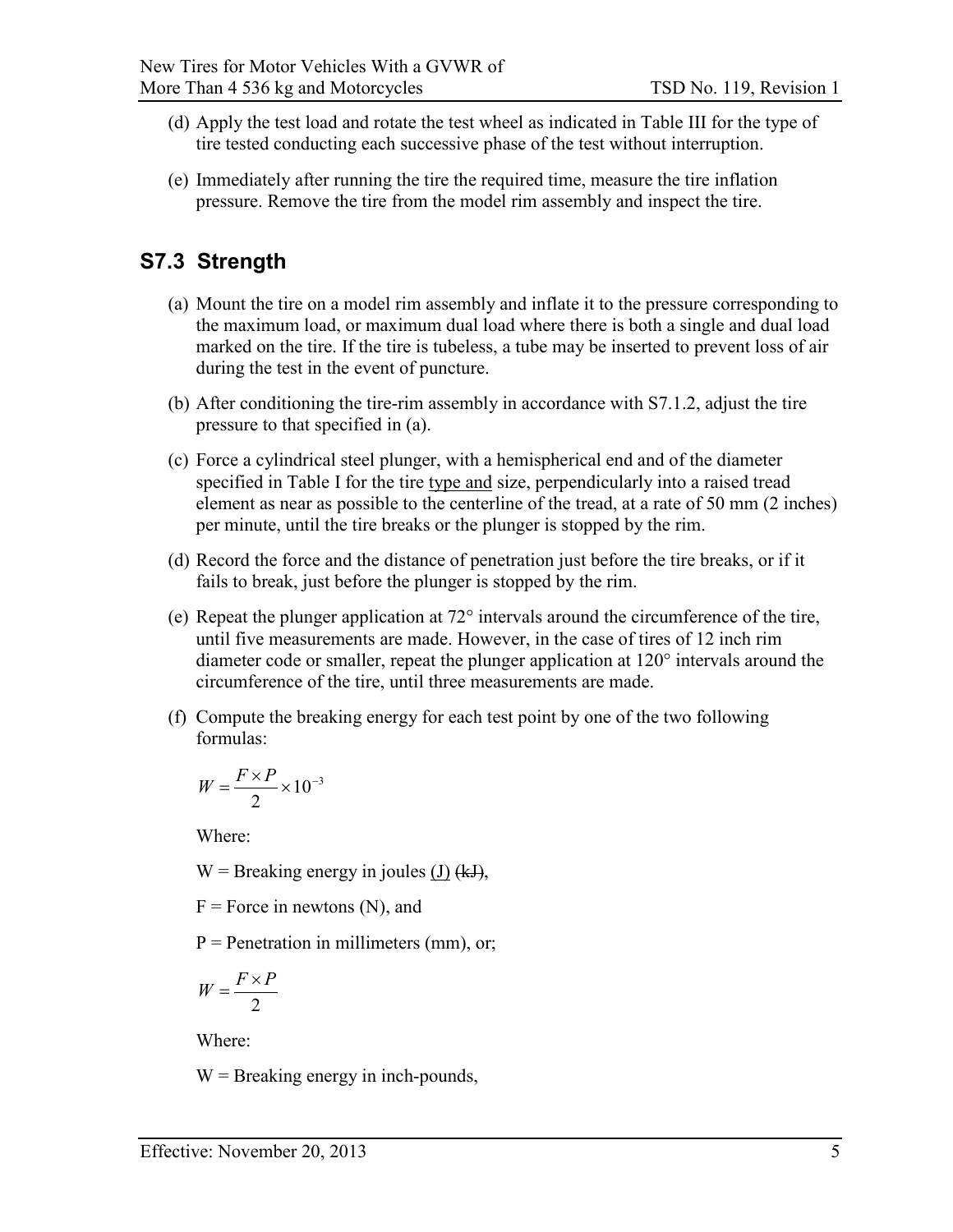F = Force in pounds, and

 $P =$  Penetration in inches.

(g) Determine the average breaking energy value for the tire by computing the average of the values obtained in accordance with paragraph (f).

#### <span id="page-9-0"></span>**S7.4 High speed performance**

- (a) Perform steps (a) through (c) of S7.2.
- (b) Apply a force of 88 percent of the maximum load rating marked on the tire (use single maximum load value when the tire is marked with both single and dual maximum loads), and rotate the test wheel at 250 rpm for 2 hours.
- (c) Remove the load, allow the tire to cool to 35°C (95°F), and then adjust the pressure to that marked on the tire for single tire use.
- (d) Reapply the same load, and without interruption or readjustment of the inflation pressure, rotate the test wheel at 375 rpm for 30 minutes, then at 400 rpm for 30 minutes, and then at 425 rpm for 30 minutes.
- (e) Immediately after running the tire the required time, measure the tire inflation pressure. Remove the tire from the model rim assembly and inspect the tire.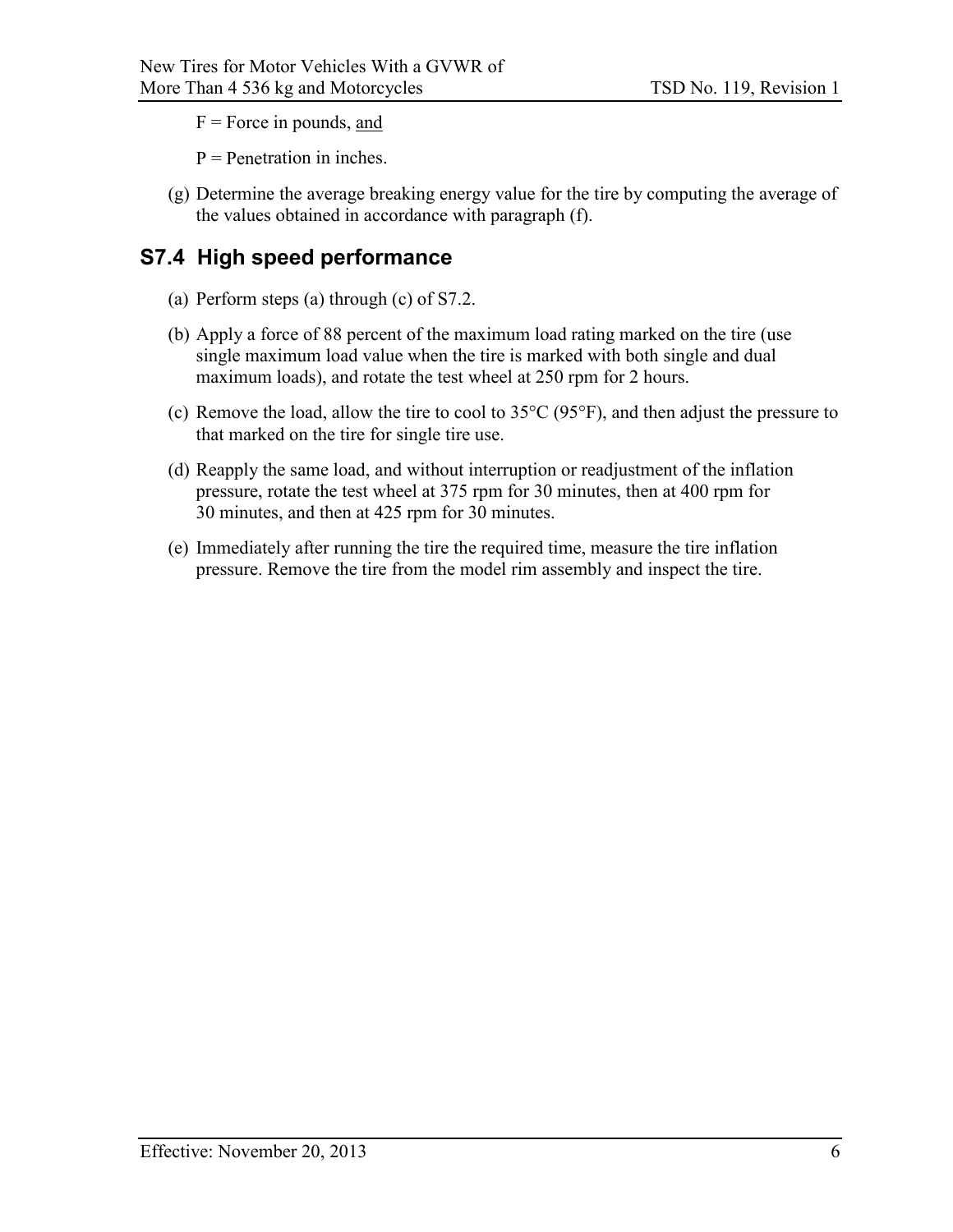<span id="page-10-0"></span>

| Tire type                                        | Plunger diameter |                |
|--------------------------------------------------|------------------|----------------|
|                                                  | mm               | inches         |
| Light-truck Light truck                          | 19.05            | $\frac{3}{4}$  |
| Motorcycle                                       | 7.94             | 5/16           |
| $\leq$ 12 rim diameter code (except motorcycles) | 19.05            | $\frac{3}{4}$  |
| Tubeless:                                        |                  |                |
| $\leq$ 17.5 rim diameter code                    | 19.05            | $\frac{3}{4}$  |
| $>$ 17.5 rim diameter code, load range F or less | 31.75            | $1\frac{1}{4}$ |
| $>$ 17.5 rim diameter code, load range over F    | 38.10            | $1\frac{1}{2}$ |
| Tube-type:                                       |                  |                |
| Load range F or less                             | 31.75            | $1\frac{1}{4}$ |
| Load range over F                                | 38.10            | $1\frac{1}{2}$ |

#### **Table I — Strength Test Plunger Diameter**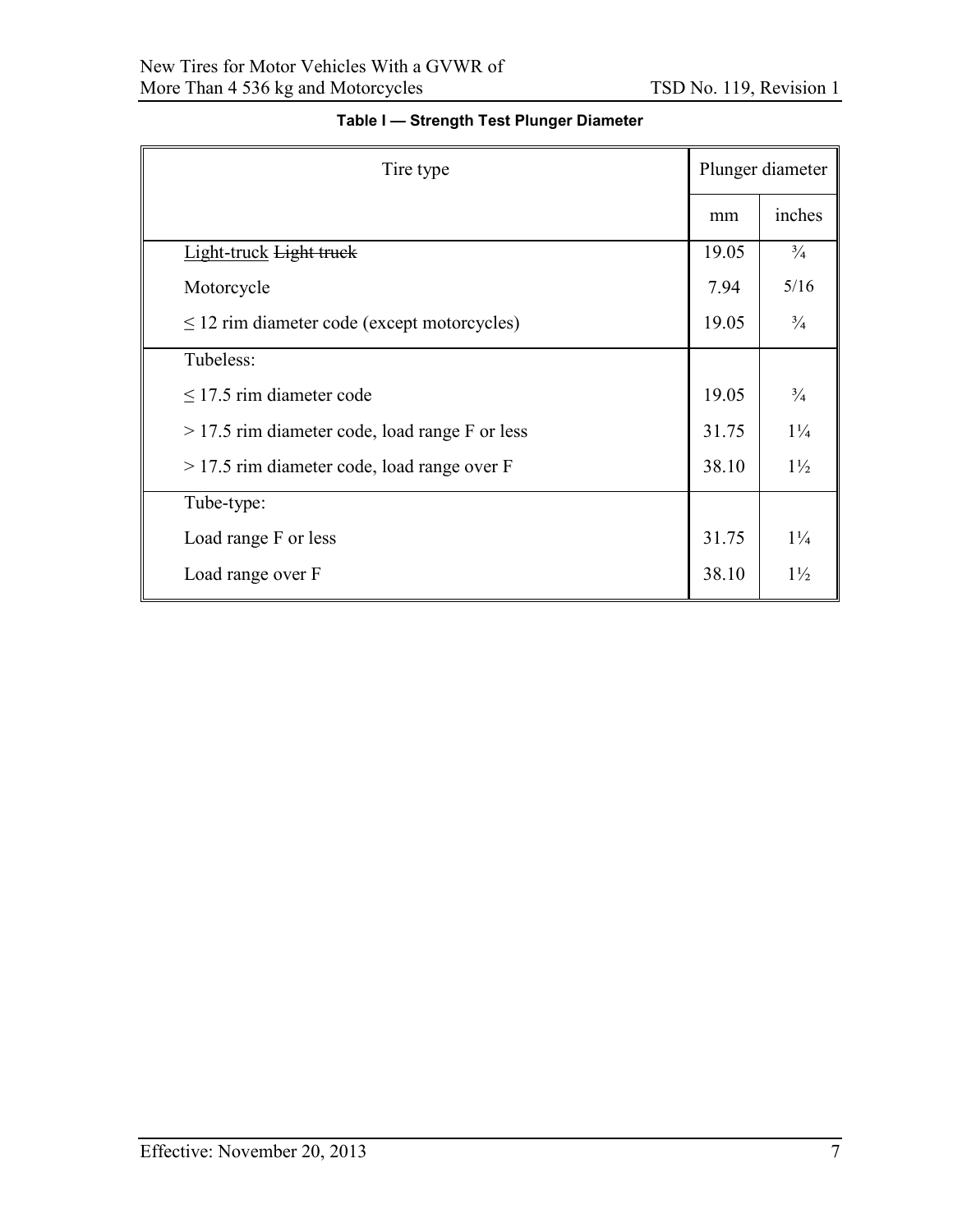<span id="page-11-0"></span>

| <b>Tire</b><br>characteristic    |              | Motorcycle | All 12 Rim<br>diameter code or<br>smaller except<br>motorcycle |                  | <b>Light-truck Light</b><br>truck and 17.5 rim<br>diameter code or<br>smaller tubeless |                  |  |
|----------------------------------|--------------|------------|----------------------------------------------------------------|------------------|----------------------------------------------------------------------------------------|------------------|--|
| Plunger<br>diameter              | 7.94 mm      | $5/16$ in  | 19.05 mm                                                       | $\frac{3}{4}$ in | 19.05 mm                                                                               | $\frac{3}{4}$ in |  |
| <b>Breaking</b><br><b>Energy</b> | $\mathbf{J}$ | $in-lb$    | J                                                              | $in-lb$          | J                                                                                      | $in-lb$          |  |
| <b>Load Range:</b><br>A          | 16           | 150        | 67                                                             | 600              | 225                                                                                    | 2 000            |  |
| $\mathbf B$                      | 33           | 300        | 135                                                            | 1 200            | 293                                                                                    | 2600             |  |
| $\mathcal{C}$                    | 45           | 400        | 203                                                            | 1 800            | 361                                                                                    | 3 200            |  |
| D                                |              |            | 271                                                            | 2 4 0 0          | 514                                                                                    | 4 5 5 0          |  |
| E                                |              |            | 338                                                            | 3 000            | 576                                                                                    | 5 100            |  |
| $\overline{F}$                   |              |            | 406                                                            | 3 600            | 644                                                                                    | 5 700            |  |
| G                                |              |            |                                                                |                  | 711                                                                                    | 6 300            |  |
| H                                |              |            |                                                                |                  | 768                                                                                    | 6 800            |  |
| $\mathbf{J}$                     |              |            |                                                                |                  |                                                                                        |                  |  |
| L                                |              |            |                                                                |                  |                                                                                        |                  |  |
| M                                |              |            |                                                                |                  |                                                                                        |                  |  |
| N                                |              |            |                                                                |                  |                                                                                        |                  |  |

**Table II — Minimum Static Breaking Energy (Part 1 of 2)** [Joules (J) and inch-pounds (in-lb)]

Note: For rayon cord tires, applicable energy values are 60 percent of those in the table.

<span id="page-11-1"></span>Measurements in joules are rounded down to the nearest whole number.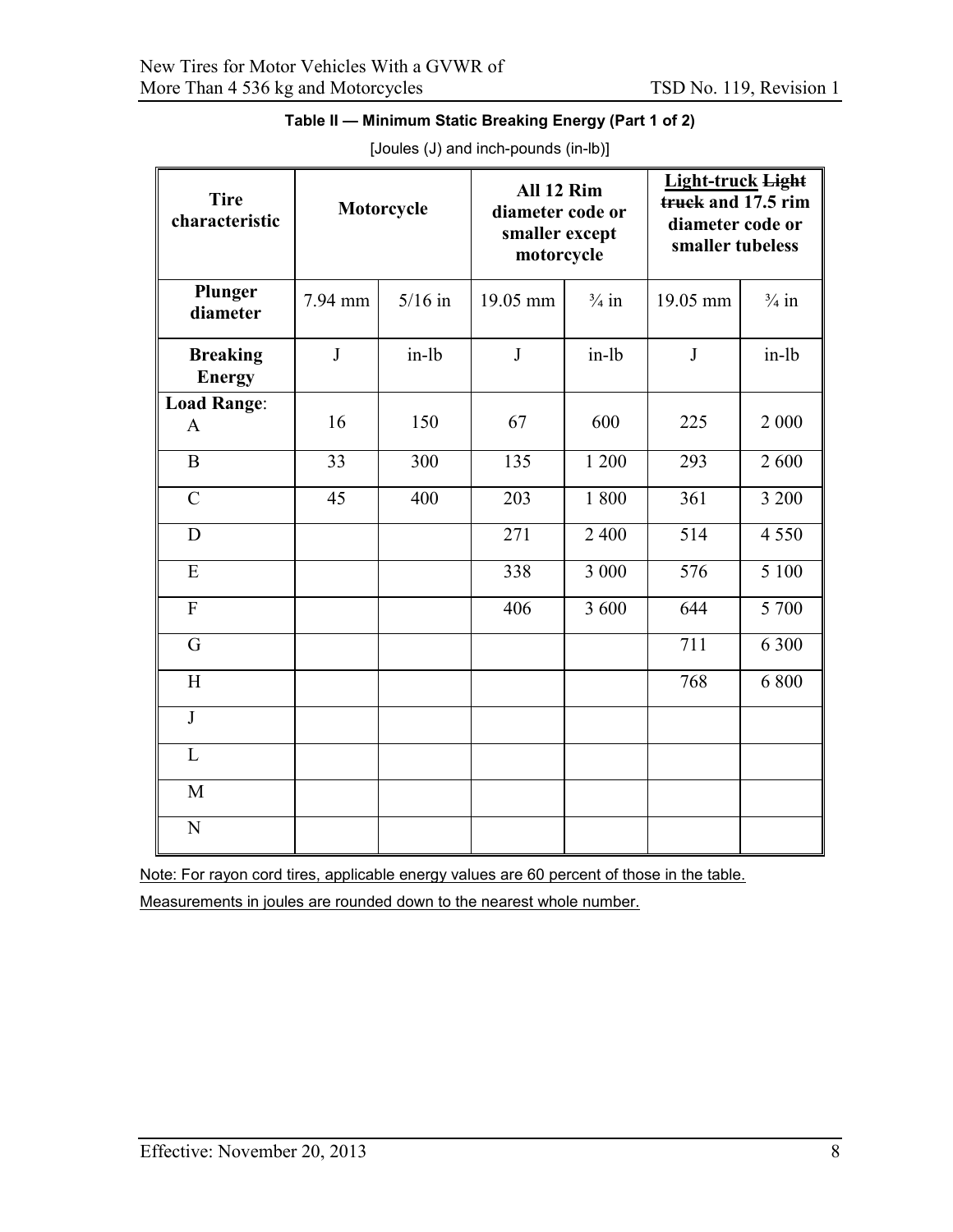| Table II — Minimum Static Breaking Energy <u>(Part 2 of 2)</u> |  |
|----------------------------------------------------------------|--|
|----------------------------------------------------------------|--|

|                                  | Tires other than for light-truck, motorcycle, 12 rim diameter code or smaller |                   |                                                           |                   |           |                   |                                                           |                   |
|----------------------------------|-------------------------------------------------------------------------------|-------------------|-----------------------------------------------------------|-------------------|-----------|-------------------|-----------------------------------------------------------|-------------------|
| <b>Tire</b><br>characteristic    |                                                                               | Tube type         | <b>Tubeless greater</b><br>than 17.5 rim<br>diameter code |                   | Tube type |                   | <b>Tubeless greater</b><br>than 17.5 rim<br>diameter code |                   |
| Plunger<br>diameter              | 31.75 mm                                                                      | $1\frac{1}{4}$ in | 31.75 mm                                                  | $1\frac{1}{4}$ in | 38.10 mm  | $1\frac{1}{2}$ in | 38.10 mm                                                  | $1\frac{1}{2}$ in |
| <b>Breaking</b><br><b>Energy</b> | $\bf J$                                                                       | in-lb             | $\bf J$                                                   | $in-lb$           | $\bf J$   | $in-lb$           | $\mathbf{J}$                                              | $in-lb$           |
| <b>Load Range:</b><br>A          |                                                                               |                   |                                                           |                   |           |                   |                                                           |                   |
| $\, {\bf B}$                     |                                                                               |                   |                                                           |                   |           |                   |                                                           |                   |
| $\mathbf C$                      | 768                                                                           | 6 800             | 576                                                       | 5 100             |           |                   |                                                           |                   |
| D                                | 892                                                                           | 7900              | 734                                                       | 6 500             |           |                   |                                                           |                   |
| E                                | 1412                                                                          | 12 500            | 971                                                       | 8 600             |           |                   |                                                           |                   |
| $\overline{F}$                   | 1785                                                                          | 15 800            | 1412                                                      | 12 500            |           |                   |                                                           |                   |
| $\mathbf G$                      |                                                                               |                   |                                                           |                   | 2 2 8 2   | 20 200            | 1694                                                      | 15 000            |
| H                                |                                                                               |                   |                                                           |                   | 2 5 9 8   | 23 000            | 2 0 9 0                                                   | 18 500            |
| $\mathbf{J}$                     |                                                                               |                   |                                                           |                   | 2824      | 25 000            | 2 2 0 3                                                   | 19 500            |
| L                                |                                                                               |                   |                                                           |                   | 3 0 5 0   | 27 000            |                                                           |                   |
| M                                |                                                                               |                   |                                                           |                   | 3 2 2 0   | 28 500            |                                                           |                   |
| N                                |                                                                               |                   |                                                           |                   | 3 3 8 9   | 30 000            |                                                           |                   |

[Joules (J) and inch-pounds (in-lb)]

Note: For rayon cord tires, applicable energy values are 60 percent of those in the table.

Measurements in joules are rounded down to the nearest whole number.